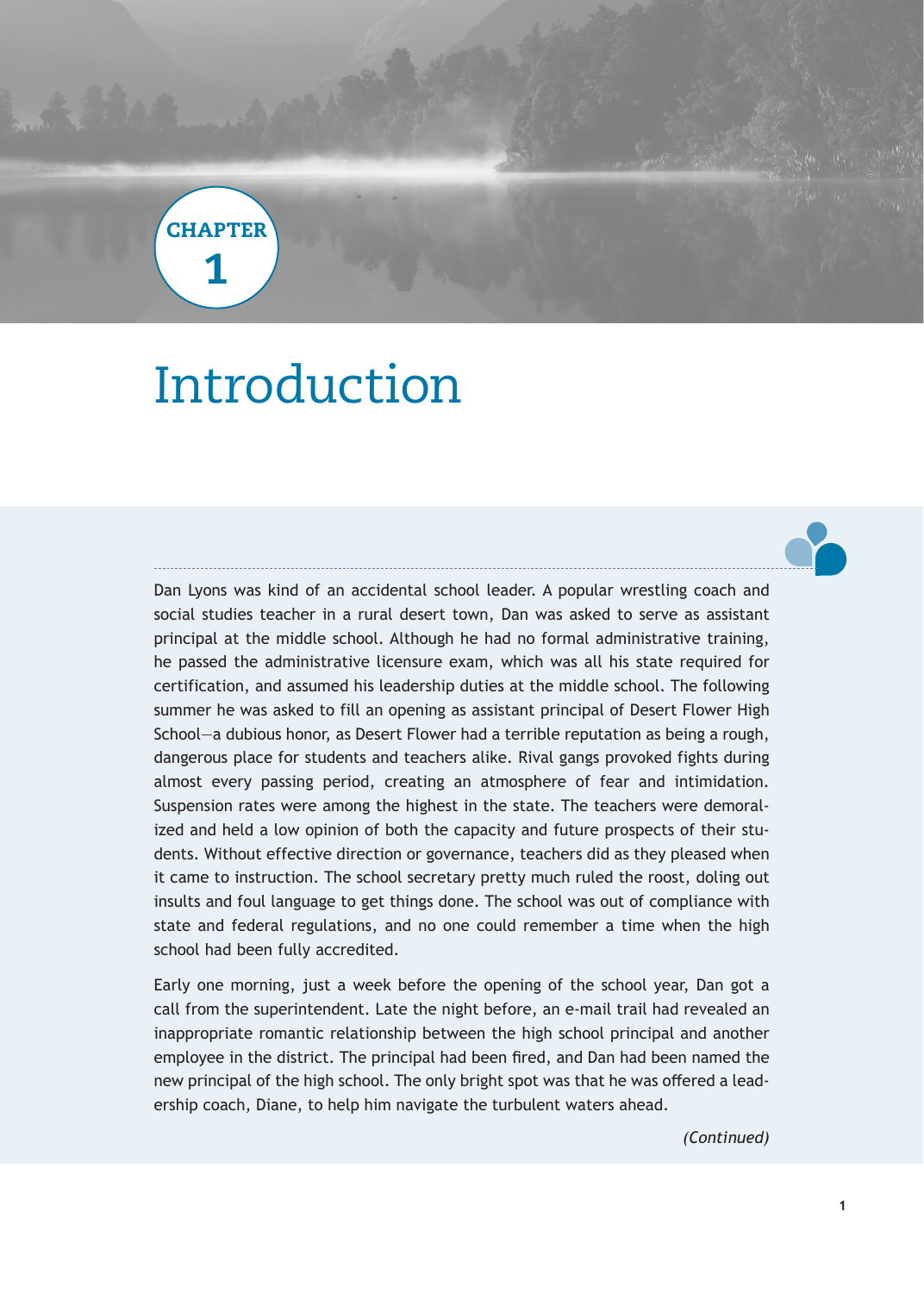#### (Continued)

Dan was feeling pretty overwhelmed the first time he and Diane met. Diane listened to the story of his journey as an educator and the turn of events that had led to his new leadership role. Throughout, Diane offered Dan empathetic reflections of the many feelings and needs stirred up for Dan by both the challenge and the promise in what he faced. Diane then began exploring what Dan perceived to be his own outstanding strengths as well as the strengths, however latent, of the school itself. Diane invited Dan to make three wishes for the school. His first wish was to create a sense of safety and calm in the school so as to overcome the climate of fear and intimidation. He also wanted to increase student engagement by improving the quality of instruction. Finally, he wanted to put the school on the path to state accreditation.

In collaboration with Diane, Dan decided building positive relationships in the school would be his first focus. He began by interviewing each staff member, asking strengths-based questions similar to those Diane had asked him. Dan took careful notes during these meetings, and from these collective wishes he framed a vision of the school culture to share at his first staff meeting. Diane and Dan carefully planned that first staff meeting and subsequent meetings to model the kind of engagement he hoped to see in the classrooms. For example, Dan stood at the door of the meeting and greeted each staff member by name with a smile or a handshake. Dan then invited the teachers to do the same with their students. This one small change cut down on fights during passing periods, thus reducing the number of suspensions.

With Diane as his thinking partner, Dan began to transform the school culture. He instituted a well-supervised intramural sports program and a debate club. The first debate nearly ended in a fistfight, but with training the students' discipline and the clarity of their arguments grew. The debate team began to debate at regional and state events, increasing their confidence and pride. During a field trip to a local courthouse, the judge came out in his robe to greet the students and told them, "I am where I am today because of my high school debate team." As Dan and Diane walked the school, visiting classrooms, they also noted the need to improve the instructional skills of the teachers. Diane helped Dan identify resources focused on levels of rigor and the Common Core. Teachers were introduced to the four Cs of communication, collaboration, critical thinking, and creativity. They were then asked which they would like to focus on first. Greater student engagement fueled greater innovation and risk-taking on the part of teachers.

With a state accreditation visit looming in January, Dan appointed a team of teachers different from those who had served before. Diane assisted Dan in carefully planning for these meetings. She also assisted Dan with planning a presentation to the school board outlining the initiatives underway at the school. They rehearsed the points he would make and how he would respond to questions. On the night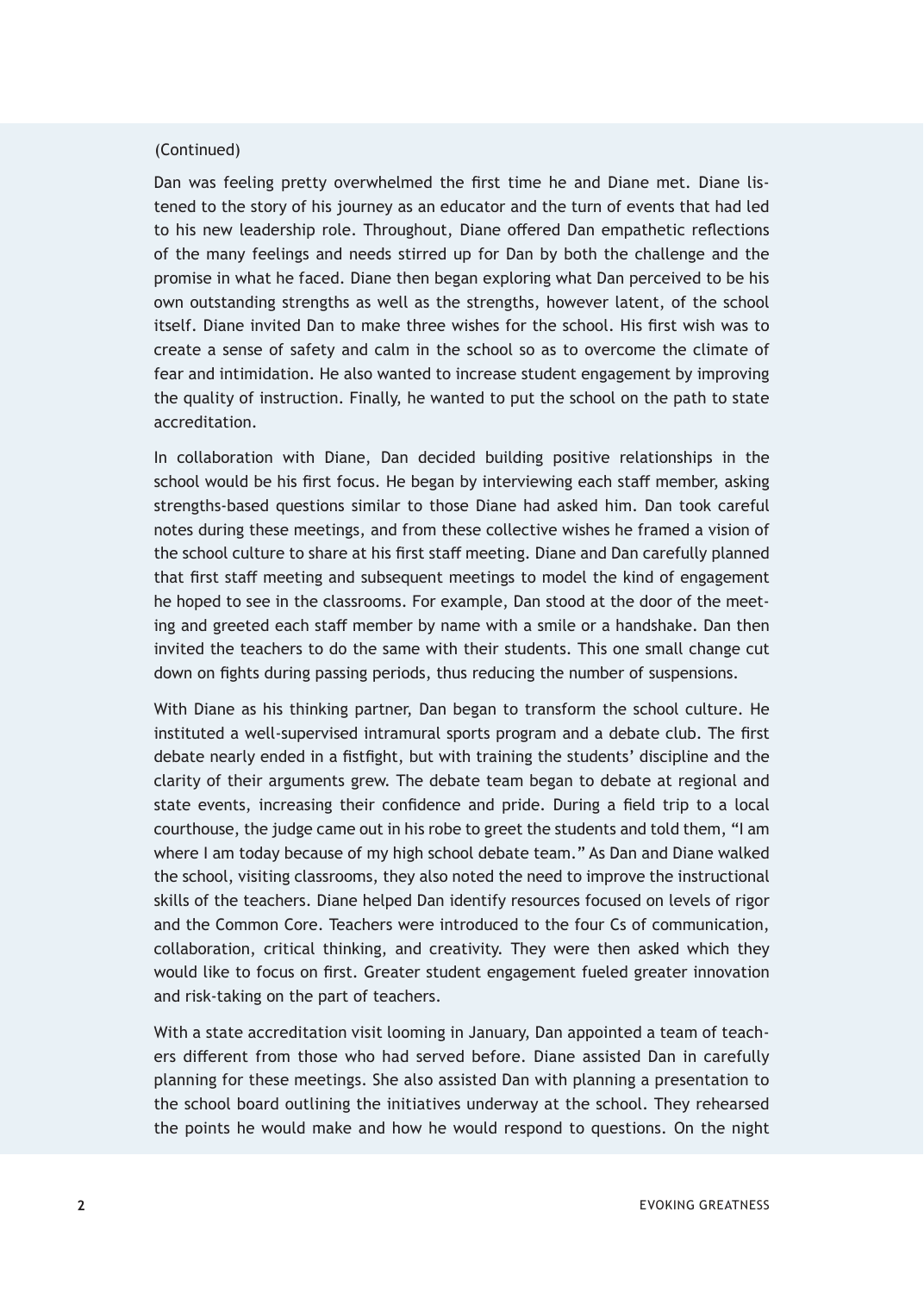of the presentation, Dan stood before the board well prepared and confident. In January, just five months after that early-morning phone call, the school passed its accreditation visit and the faculty and staff celebrated the changes that were occurring. At the end of the year, a faculty member marveled that as a school they had begun to have hope and to believe in themselves again. From such a discouraging and desolate place, she noted, the school was turning into an amazing place!

Results like those Dan achieved with Diane are what have made coaching such a popular approach for fostering skills and performance improvement. Coaching facilitates learning that sticks. Educators increasingly recognize the limitations of traditional forms of professional development, such as trainings and demonstrations. Regardless of how inspiring and memorable such experiences may be, they seldom translate into sustained attitude and behavior changes. Leadership coaching has arisen, then, to fill the professional development gap. It does this not only by getting leaders to think about their own experiences and to practice new behaviors but, more importantly, by getting them excited about the prospect of learning new things and becoming masterful educational leaders.

Leadership coaching can be a powerful intervention. At its best, coaching enables people not only to make incremental improvements in technique but also to make quantum leaps forward in their ways of working and being in the world. And it does so through the age-old art of conversation. In partnership with a trained coach, educational leaders who aspire to greatness can achieve that goal for both themselves and the schools they serve. Evoking greatness from people describes the primary task of leadership as well as of leadership coaches. We stand ready, willing, and able to evoke the best from, through, and with the people we serve.

### **The Promise and Practice of Coaching**

If ever there was a setting ripe for the new possibilities and energy that coaching conversations have to offer, it is the one we are living in now. Our world is inviting us to reinvent schooling and the learning that takes place in schools. It is time for a change in leadership practice that coaching can help bring about. That promise can only be realized, however, when leadership coaches develop strong partnerships with those they coach. Traditional "tell-and-sell" approaches to coaching interfere with adult learning, undermine the quality of relationships, limit the scope of conversation, and diminish the effectiveness of coaching. When it comes to adult learning, a different approach is required. That approach is what this book is all about.

Leadership coaching is individualized, job-embedded professional development. Coaching is one form of relationship-based professional development (RBPD).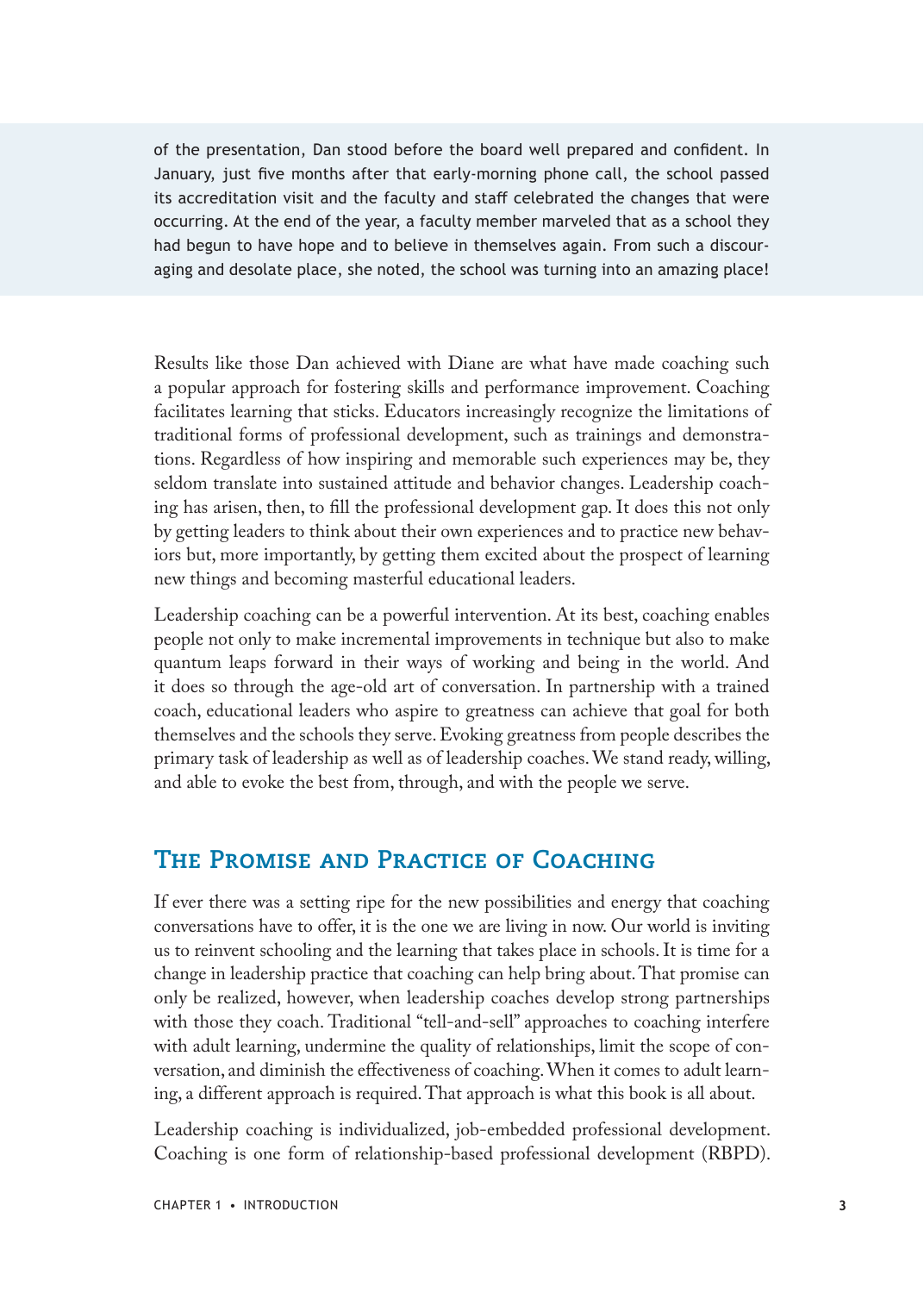These methods stand in contrast to large-group methods of professional development. While seemingly an efficient way to deliver information about new methods and approaches to a sizeable group of people at once, large-group methods have consistently fallen short in their ability to produce sustained changes in professional practice. The dimensions of RBPD fall along two continua—ask-tell and problems-possibilities—creating a two-by-two matrix, as depicted in Figure 1.1. When we ask about problems, we show up in the role of *analyst,* whereas when we give advice about how to solve those problems, we show up as a *consultant.* When we shift our focus from problems to the possibilities inherent in a situation or in the capabilities of the person we are working with, we move to the right side of the matrix. When we offer advice based on our own experiences and propensities, we may be in the role of a *mentor.* To serve in the role of a *coach,* however, is to move to the upper right-hand quadrant and to do more asking than telling and to focus more on possibilities than on problems. Notice that the circle representing each role extends beyond the boundaries of its quadrant. This indicates there are times when an analyst might inform about possibilities, a mentor might ask about problems, or a coach might talk about possibilities. The diagram is just a reminder that the primary job of a coach is asking rather than telling, with a focus on possibilities more than on problems.

The evocative approach aims to inspire motivation and movement without provoking resistance or power struggles. To do this, it honors both the autonomy needs of educational leaders and the educational standards of their schools. It is challenging but not impossible to do both. That's the tightrope evocative coaches seek to walk, and it happens only when they treat leaders as though they have the inherent creativity, intelligence, and tacit knowledge to figure out for themselves how to be



### **FIGURE 1.1 Relationship-Based Professional Development**

**4** EVOKING GREATNESS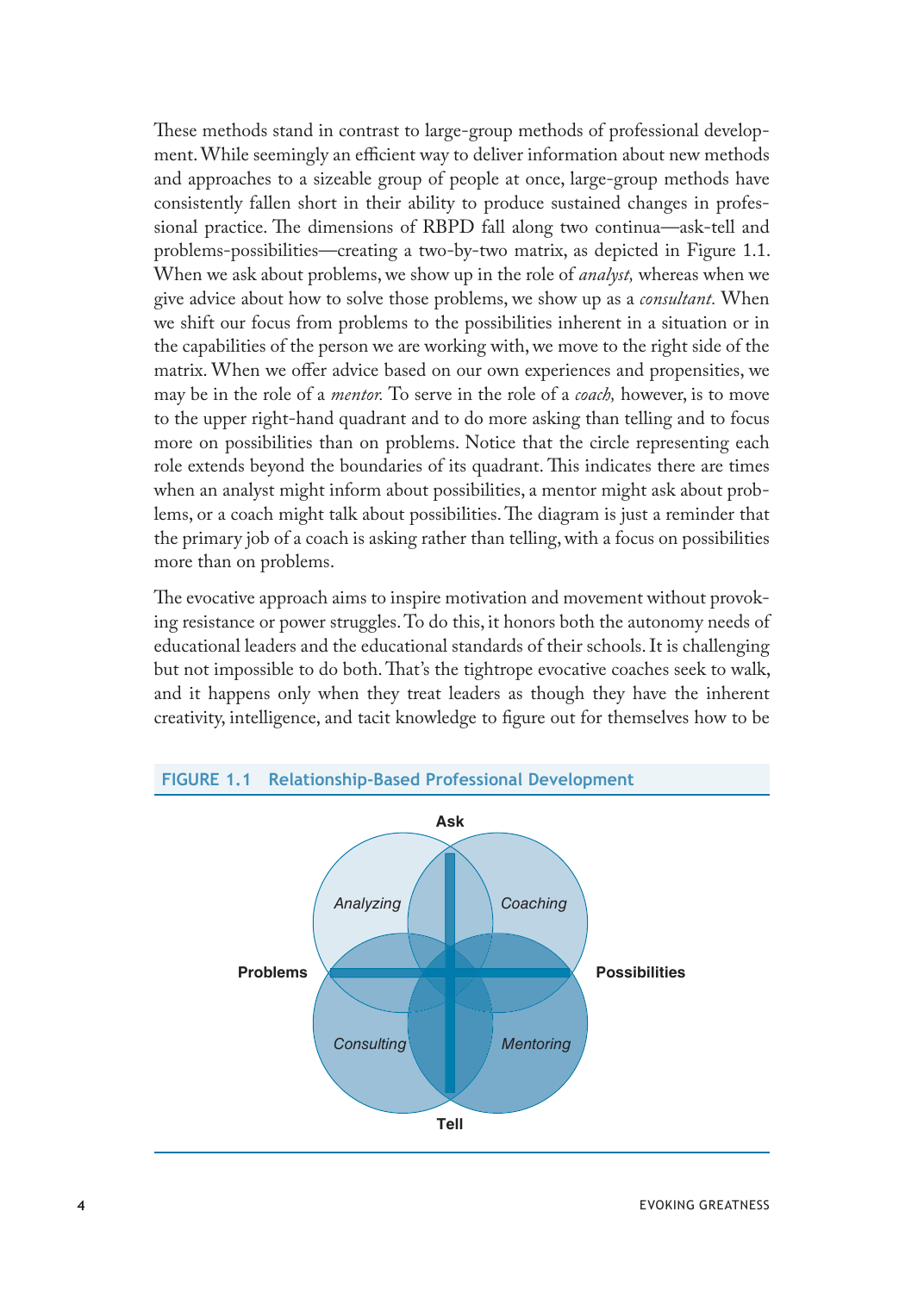successful. Rather than taking a consultant approach, evocative coaches emphasize listening more than talking, asking more than telling, and reflecting more than commenting. Such coaching is not about giving advice, demonstrating techniques, solving problems, or offering constructive criticism. Although these occasionally become part of the process, they are neither the starting point nor the primary method we employ. We prefer to listen with empathy and to inquire appreciatively into the strengths of the person we are coaching. These inquiries open up clients to the prospect of change and engage coachees in their own unique performanceimprovement processes.

Evocative coaching connects leaders to the best of what is and moves them to the best of what might be. In even the worst of circumstances with even the most problematic of schools or districts, evocative coaches LEAD (**l**isten—**e**mpathize **a**ppreciate—**d**esign) to shake loose something new. Evocative coaches respect the individuality of clients and collaborate with them by exploring their stories, understanding their feelings, appreciating their strengths, and enhancing their designs. These four steps make up the dynamic process of evocative coaching conversations, enabling educational leaders to reconnect with their passion and move to increasing levels of personal and professional mastery. The process of evocative coaching can be viewed as a dance that builds self-efficacy through awareness, trust, and experimentation.

Evocative coaching develops growth-fostering relationships that challenge and support people along the journey of professional growth. Instead of taking over and directing traffic, evocative coaches assist educational leaders with clarifying and defining their own paths of development. It keeps the responsibility for professional growth with the coachee, exactly where it needs to be for sustained learning and performance improvement. We coach with the awareness that we will not always be there to support our coachees, so it is crucial our focus remain on building capacity so they can flourish on their own. Once we abandon the role of change agent, we can build trust and rapport and engage the leaders we coach in nonjudgmental conversations about their experiences, feelings, needs, ambitions, and goals. We can help them outgrow negative behaviors by working with positive data regarding their strengths, opportunities, aspirations, and resources. Doing so enables us to see them come alive, right before our very eyes, as they brainstorm new ideas and experiment with new approaches. When learning is a self-directed task, it becomes more enjoyable *and* productive.

*It takes courage to start a conversation. But if we don't start talking to one another, nothing will change. Conversation is the way we discover how to transform our world, together.*

—Meg Wheatley (2002, p. 31)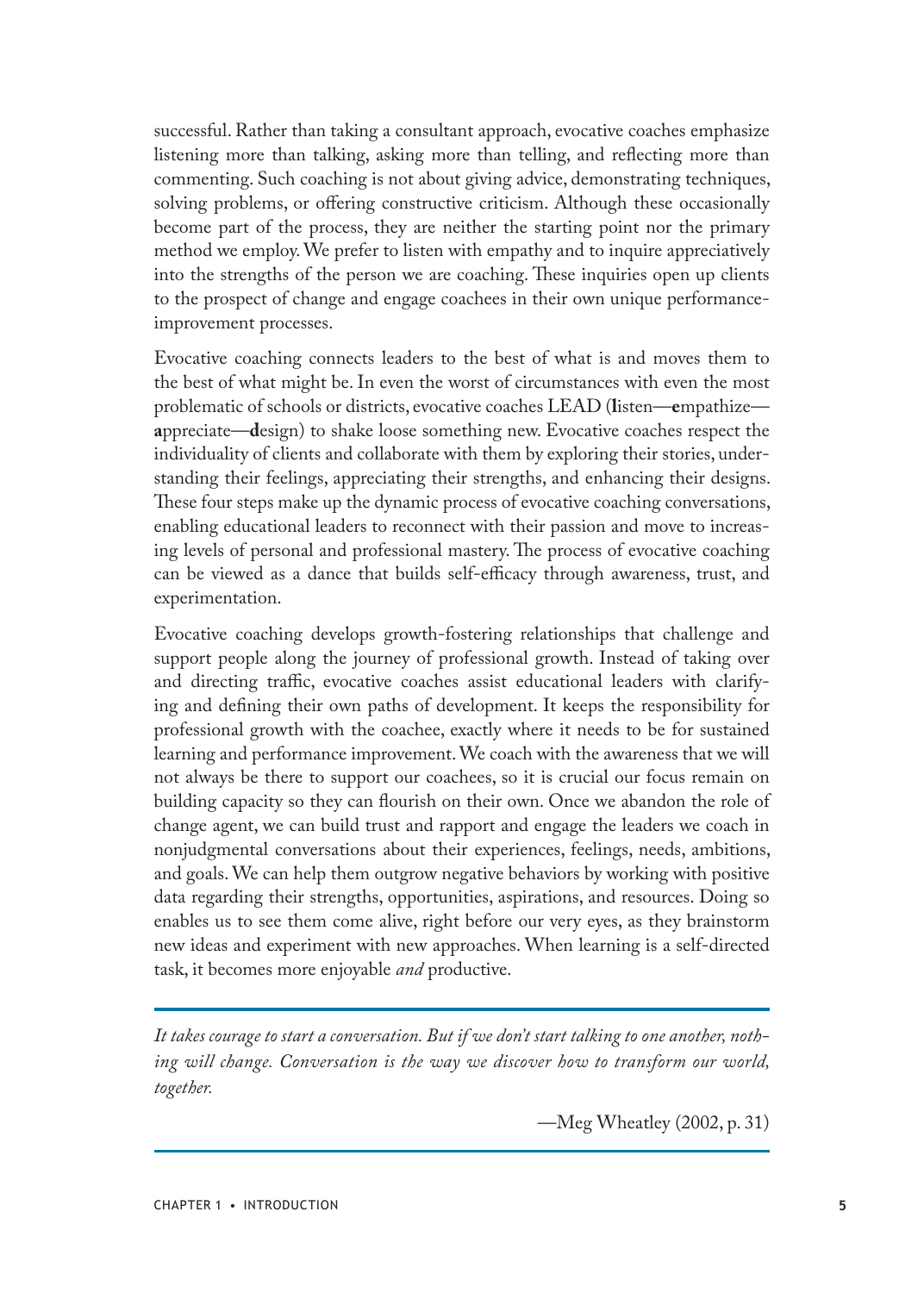### **The Five Concerns of Coaching**

Coaching becomes evocative when it taps into five animating factors of adult learning: consciousness, connection, competence, creativity, and contribution. Without attending to these five concerns, the promise of transformational change is unlikely to be realized. With attention to these concerns, educational leaders may rise to new heights of ambition and ability, discovering powerful new solutions to the persistent and complex challenges they often face.

### **CONCERN FOR** *CONSCIOUSNESS*

Coaching becomes evocative when the coach's concern for consciousness generates increased self-awareness, self-knowledge, and self-monitoring on the part of the coachee. This lays the groundwork for all experiential learning. Mindfulness nonjudgmental, attentive awareness of what is happening in the present moment represents both the consciousness that makes conversations evocative and the consciousness generated by such conversations. When coaching conversations entail pressure, demands, and implicit finger-wagging, educational leaders take that consciousness into their efforts to improve performance. When coaching conversations entail empathy, requests, and curious "what-ifs," educational leaders become more willing and able to play with different variables and to make appropriate and meaningful innovations.

Understanding this, evocative coaches lean in to listen to stories, express empathy, ask questions, and cocreate experiments that increase mindfulness. By demonstrating an appreciative interest in the whole person, including the fullness of their experience, evocative coaches expand awareness to include what is happening in the moment, what needs are being stimulated, and what strategies or approaches are working better than others. Assisting educational leaders to attend to such matters facilitates natural learning. Paulo Freire (2000) called such facilitation the raising of a critical consciousness that engages learners in reading their world. The goal of such critical consciousness, according to Freire, is for people to become active agents in the creation of their own lives and the democratic ideal in society at large.

A clear and accurate appreciation of the present moment, without generalizations, exaggerations, or evaluative judgments, is critical to continuous skill and performance improvements. One must recognize what is really going on. Evocative coaches learn to listen for the observational core behind stories and then, through empathy and inquiry, make those dynamics known to the leader. It is not a matter of pointing them out but of getting coachees to recognize and understand those dynamics for themselves. As Zeus and Skiffington (2000) noted, "Coaching involves helping individuals access what they know. They may never have asked themselves the questions, but they have the answers. A coach assists, supports, and encourages individuals to find these answers" (p. 3).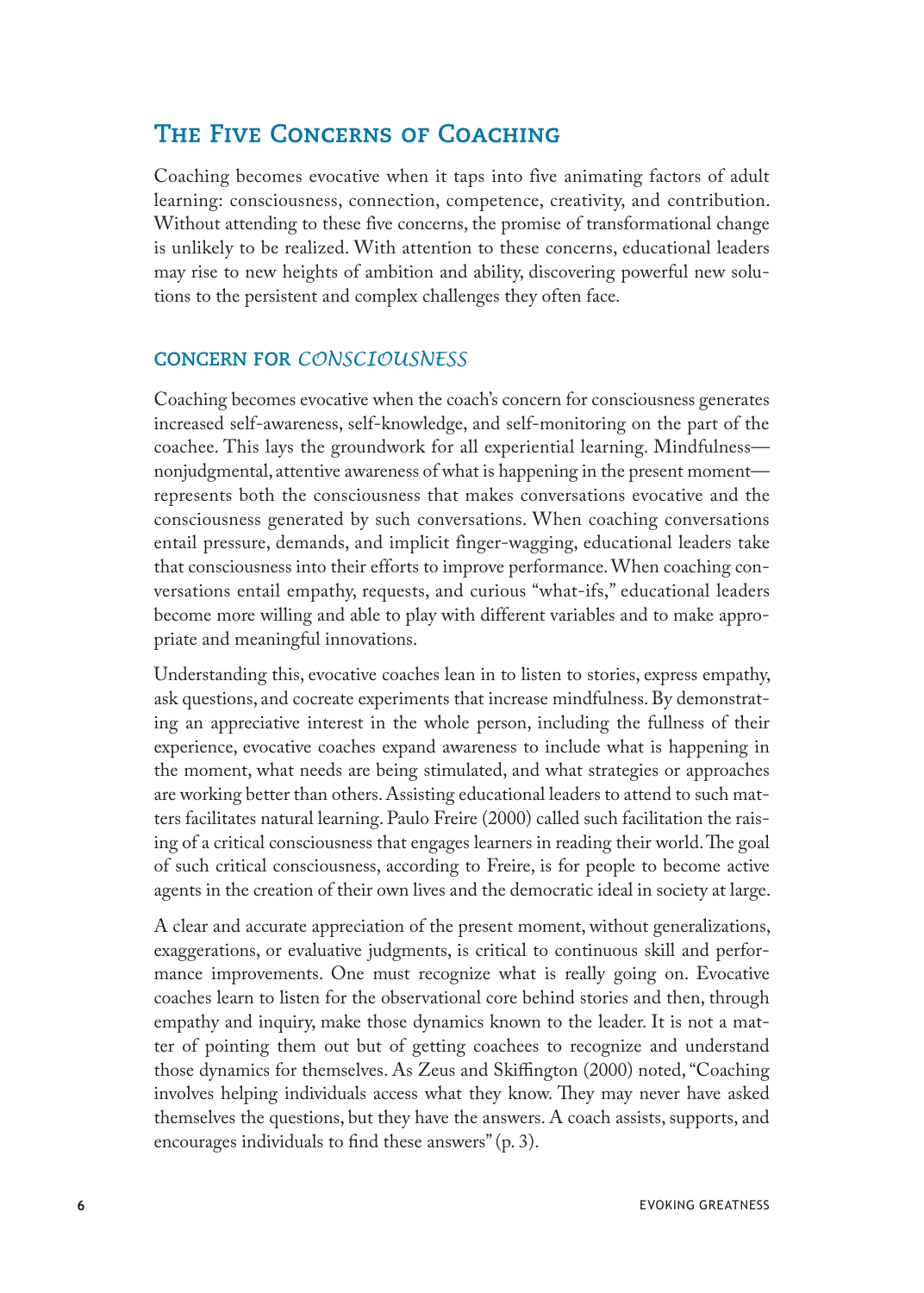As part of the self-awareness that grows from an evocative coaching relationship, educational leaders come to a greater consciousness of their readiness to change. When coachees are feeling ambivalent about how best to meet a leadership challenge, for example, evocative coaching can assist them to appreciate what that ambivalence is all about and what they can learn from it. When coachees express resistance or defeat, communicating either an "I won't" or "I can't" attitude, the adroit use of empathy and inquiry, rather than analysis and pressure, soon translates these attitudes into "I might," "I will," "I am," and "I still am" (Prochaska & Norcross, 2002).

Fostering greater awareness is a key work of evocative coaching. Effective coaching "helps clients to discover for themselves the new thoughts, beliefs, perceptions, emotions, and moods that strengthen their ability to take action and achieve what is important to them" (International Coach Federation, 2008b, p. 3). Masterful coaches assist clients to process in the present in order to "expand the client's awareness of how to experience thoughts and issues at the level of the mind, body, heart and/or spirit" (International Association of Coaching, 2009, p. 2).

#### **CONCERN FOR** *CONNECTION*

Coaching also becomes evocative when we establish a life-giving connection between ourselves and those we are coaching. As with consciousness, this connection spills over into the way leaders connect with themselves and with others in the educational environment. The carrot and stick may goad and prod people into action, but only life-giving, high-trust connections have the ability to inspire greatness. Such connections free clients to venture out and take on new challenges by virtue of the safety net they provide. When the connection is strong, the adventure of learning and performance improvement becomes an enjoyable game rather than a punishing task. Absent such connections, coaches and educational leaders inevitably fall short of accomplishing their mission to promote student success (Tschannen-Moran, 2014). With such connections, a zone of possibility opens for leaders and their schools and districts to accomplish the mission at hand in new and satisfying ways.

Human beings are hardwired for connection. Incentives are not required to generate the motivation for people to want to connect in productive ways with themselves and with others. Evocative coaches recognize the power of listening, empathy, and inquiry to establish connection and foster growth. Freire (2000) noted that "dialogue cannot be reduced to the act of one person's 'depositing' ideas in another, nor can it become a simple exchange of ideas to be 'consumed' by the discussants" (p. 77). It is rather an act of cocreation that comes from the connection itself. Dialogue, in Freire's sense of the word, is engaging and energizing, enrolling people in the search for the best in themselves and in their methods. That happens only when nobody is trying to win. When coaches are trying to win over educational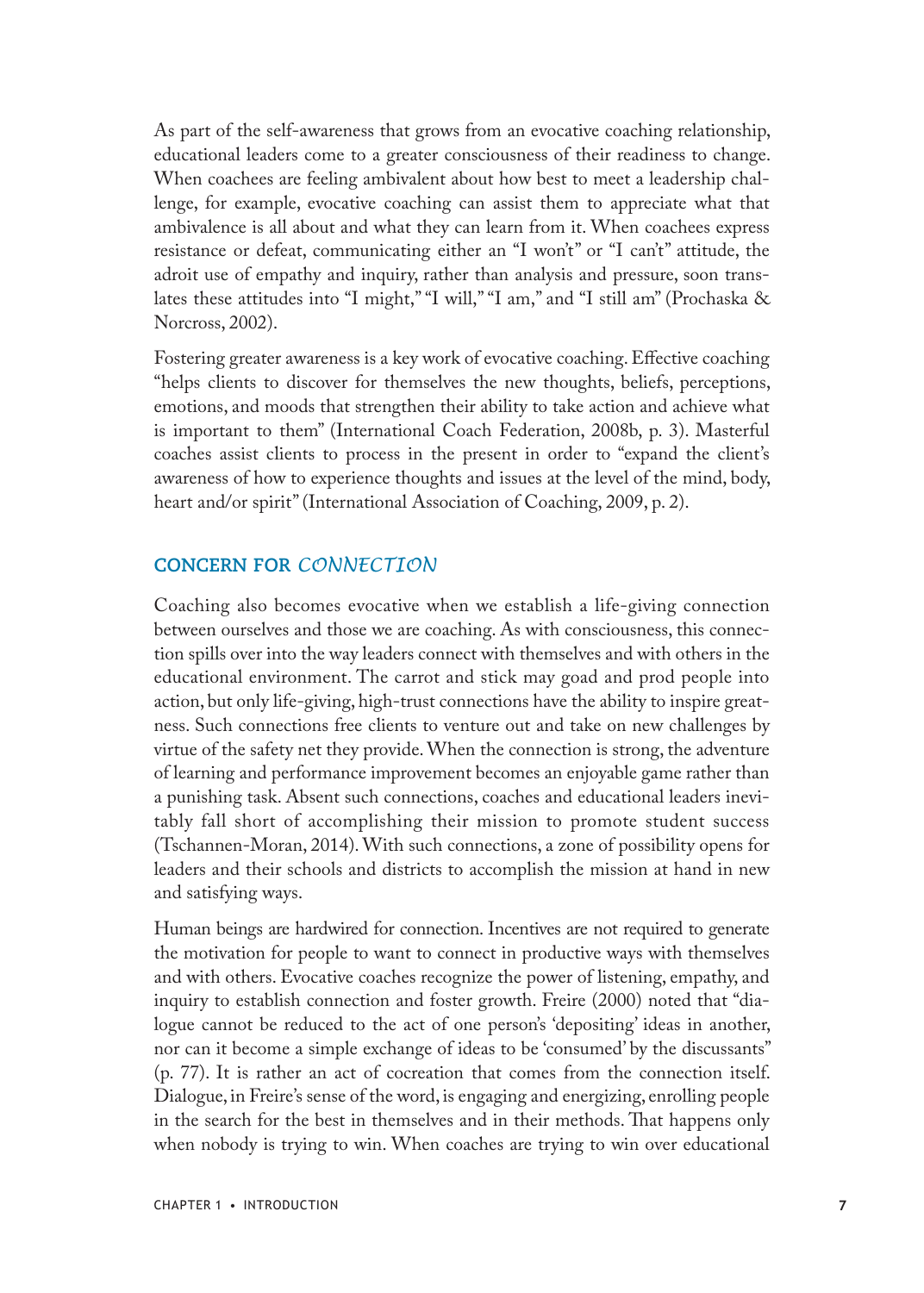leaders to their point of view or strategy of action, dialogue is disrupted. Evocative coaches set aside the desire to be right, seeking instead to establish the quality of connection that makes learning and growth possible.

### **CONCERN FOR** *COMPETENCE*

Evocative coaches work from the belief that coachees are whole, creative, resourceful, resilient, and able to master the art and science of leadership, even though they may be out of touch with these abilities in the present moment. The concern for competence, then, is not to "make" educational leaders competent. That approach gives priority to the expert knowledge of the coach. The concern is rather to discover, recognize, and celebrate the competence these leaders already have. By appreciating that competence, both obvious and latent, evocative coaches prioritize the process of adult learning. Assisting leaders to clarify what they want and need, to identify and build upon their strengths, and to conduct no-fault learning experiments in the service of mutually agreed-upon goals is the key to assisting coachees to make quantum leaps forward in the identification of designs and strategies that work for them. The challenge for coaches is to suspend the desire to demonstrate our expertise. As well intentioned as it may be, the expert approach communicates judgment and undermines the confidence of leaders in their own abilities. Professional competence is not just a matter of knowing the right way to do something; it means adaptively applying skills to meet the changing needs of emerging situations.

There is no one universal path to competence in any profession, apart from a love of learning and a commitment to continuous performance improvement. Until and unless that passion is evoked, the process of coaching will likely revert to the telling of war stories and the giving of advice, and the competence of coachees will go both unrecognized and unfulfilled. Once that passion is evoked, however, coaching enables leaders to develop and better use their intrinsic competence for performance improvement. By paying attention to strengths, opportunities, aspirations, and resources, leaders find the motivation and self-efficacy for taking their competence to another level. Instead of a remediation of problems, evocative coaching generates an appreciation of possibilities. This shift, from a focus on incompetence to competence, changes both the tone and the outcomes of coaching.

### **CONCERN FOR** *CREATIVITY*

In addition to paying attention to consciousness, connection, and competence, coaching must also unleash creativity if it is to be evocative. That calls for a light-hearted and playful approach to the coaching dynamic. Although the work of coaching is serious business, with a serious agenda—performance improvement—that does not make seriousness the method of choice when it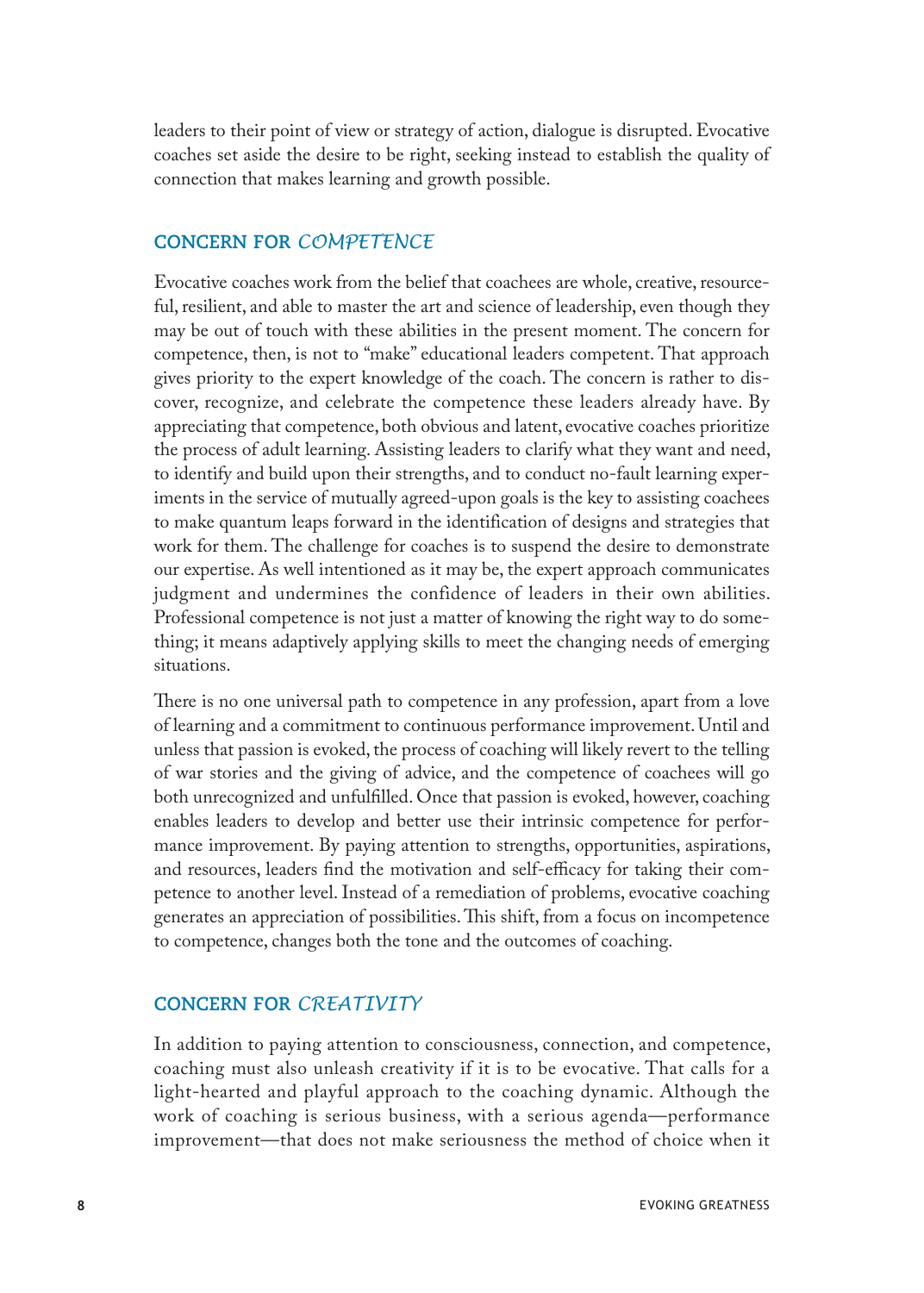comes to evocative coaching. Indeed, pressing too hard for and getting too attached to an outcome are sure-fire ways to cook up resistance and spoil both the experience and outcomes of coaching. Overly intense pressure can block creativity and get clients fixated on doing things "right" rather than on entertaining new interpretations and possibilities through brainstorming and exploring a wide variety of hypotheses. Although evidence-based methodologies are worth learning and practicing to see how they go and how they feel, true performance mastery emerges only when people creatively adapt and appropriate these methodologies for themselves.

Creativity starts with curiosity, a natural human trait that needs only to be unleashed and encouraged. Just as little children leverage their built-in curiosity to learn, adults also have a natural inclination to explore new frontiers, to test their limits, and to make just-in-time adjustments in the service of desired outcomes. Instead of trial and error, we frame it as trial and correction—win-learn rather than winlose. Judgments of failure, both internal and external, block the creative impulse. Understanding this, evocative coaches use empathy and inquiry to turn the coaching dynamic into a playground where coaches and coachees alike can explore freely what they want on the way to performance improvement. Performance anxiety is replaced by positive energy as the conversational space is filled with humor, delight, and wonder. Whether things work well or not, evocative coaches respond with fascination and joy. No experience is so terrible as to have no redeeming aspects, nor is any experience so perfect as to have no improvable aspects. All experience is cherished for what it has to teach.

### **CONCERN FOR** *CONTRIBUTION*

Most educational leaders entered the field because they wanted to make a contribution to the learning and well-being of students, families, and communities. However, that interest too often gets lost under the stresses and strains of life and work. The pressures of schooling, exacerbated in the era of data-driven accountability, can cause leaders to lose sight of the reason they became educators in the first place. Evocative coaches always communicate respect for that original inspiration. When the need for contribution is recognized, honored, and met, people gain the satisfaction that comes from connecting the dots between everyday realities and transcendent aspirations.

That is the powerful gift evocative coaches give to overwhelmed and discouraged educational leaders. By honoring the contribution of these leaders, evocative coaches awaken their passion. When the need for contribution is dismissed, minimized, ridiculed, or caught in the crossfire of conflicting interests, leadership becomes a chore and simply surviving to retirement becomes the goal. Evocative coaches turn the tables on this dynamic by their own certainty that a meaningful contribution can yet be made.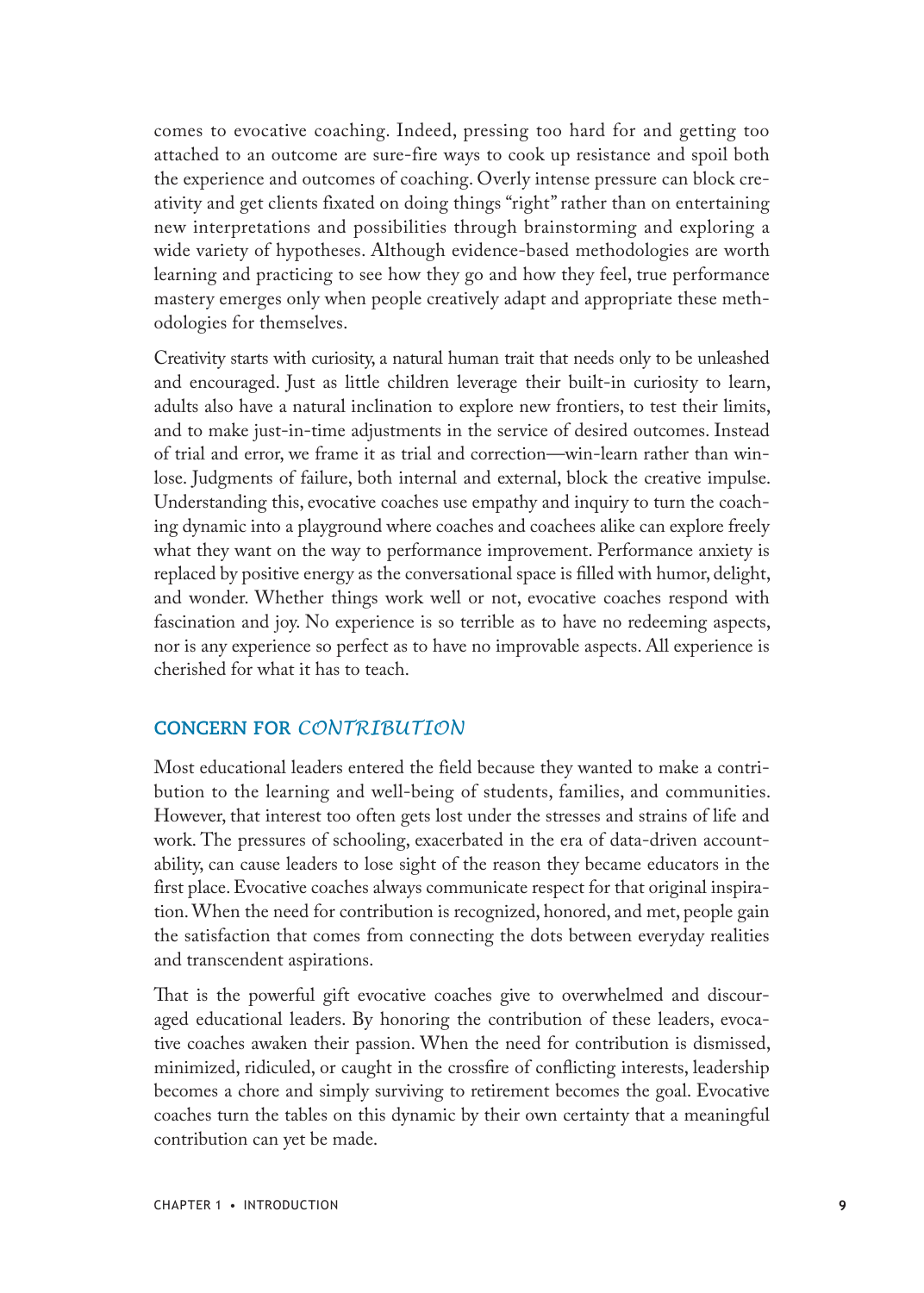### **The Dynamic Dance of Evocative Coaching**

To understand why we have come to call this approach to coaching *evocative,* it helps to consider the root meanings of the word. It comes from the Latin *ēvocāre,* meaning to call out and to give voice. This captures both the power and the promise of a coaching process that respects and fully applies the insights of adult learning theory and positive psychology. Building on this root meaning, we define evocative coaching in this way:

Evocative coaching is to call forth motivation and movement in people, through conversation and a way of being, so they achieve desired outcomes and enhance their quality of life.

When we *provoke* someone, we do something *to* them in a way that provokes a reaction. To *evoke,* on the other hand, means that we do something *with* someone that unleashes or calls forth his or her full potential in transformational shifts rather than mere incremental improvements. Instead of generating resistance, such coaching assists people to get to where they want to go by unleashing their innate cognitive, emotive, aspirational, and experiential processes. It enables people to find their voice, to answer their calling, and to impact the systems in which they live and work.

Evocative coaching is a person-centered, no-fault, strengths-based coaching model that departs in significant ways from what often goes on under the guise of mentoring or coaching. Rather than focusing on improving the performance of educational leaders through advice-giving, evocative coaches focus on how we can equip those leaders to improve their own performance. We ask and trust clients to take charge of their own learning and growth and are careful not to take too much responsibility ourselves. To do this, we make sure coachees are talking more than we are. We give coachees our full, undivided attention and accept them where they are right now, without making them wrong. Evocative coaching uses empathy and inquiry to appreciate stories and generate new designs. We enable coachees to appreciate the positive value of their own experiences and harness the strengths they have to meet challenges and overcome obstacles. We reframe difficulties and challenges as opportunities to learn, and invite our coachees to discover possibilities and find answers for themselves. We dialogue with our clients regarding their higher purpose and uncover their natural impulse to engage with those they lead and to collaborate with those followers to design and conduct appropriate learning experiments. We assist coachees to draw up a personal blueprint for professional mastery, inspiring and challenging them to go beyond what they would do alone. We support clients in brainstorming and trying new ways of doing things, and we assist them to build supportive environments and teams. We maintain an upbeat, energetic, and positive attitude and use humor to lighten the load when appropriate.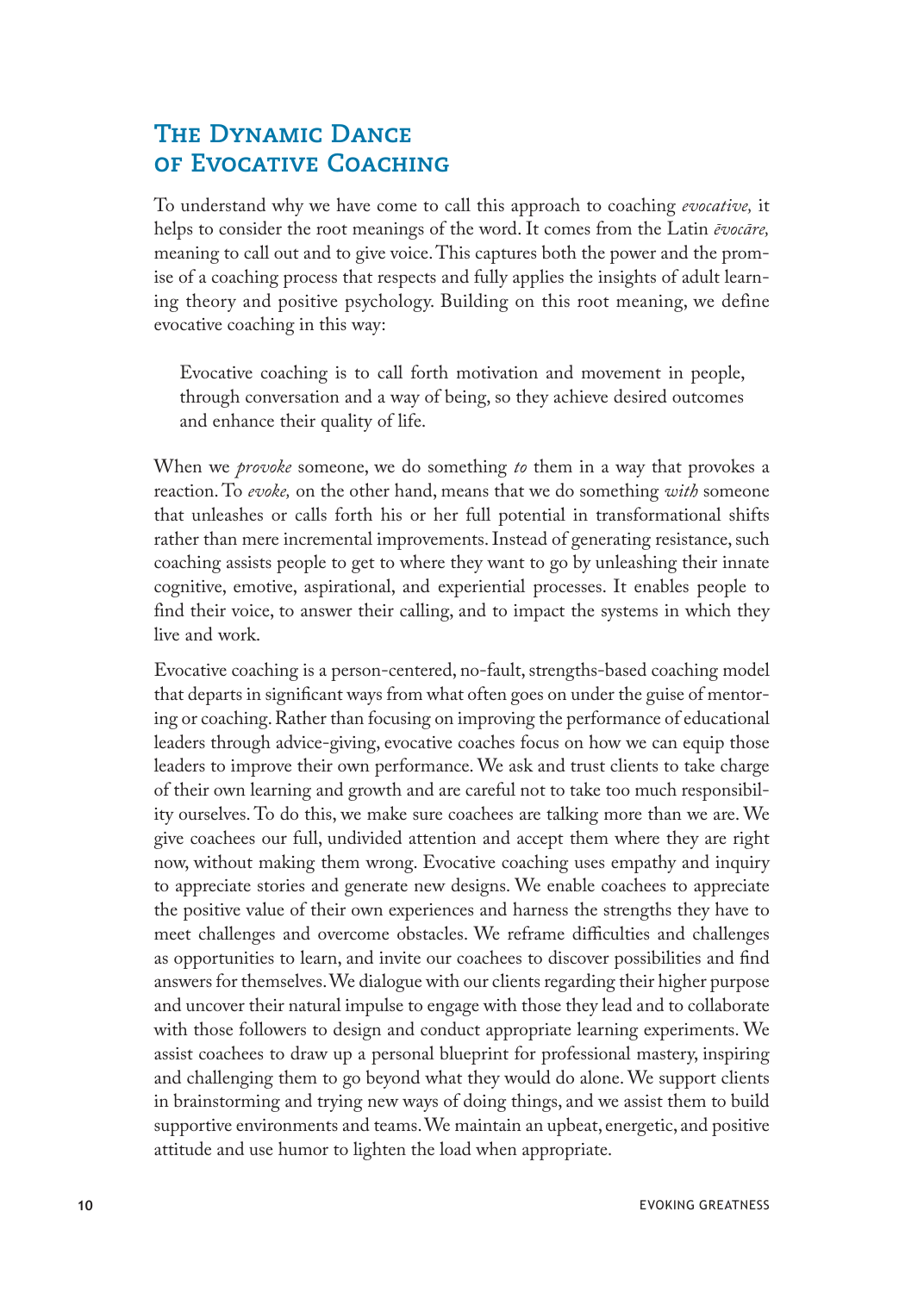All this constitutes the distinctive elements of evocative coaching. As we shall see throughout the rest of this book, evocative coaching is a dynamic dance that can be choreographed with four steps: listen—empathize—appreciate—design. The first two steps, which assist educational leaders to appreciate the best of what is, turn naturally into the second two steps, which enable coachees to generate the best of what might be. The process then loops back for additional iterations, which are portrayed on a Möbius strip to reflect the dynamic and expansive interplay of these elements in the service of continual learning and growth (see Figure 1.2). The steps are easy to remember, albeit challenging to practice. Coaches are so accustomed to traditional "tell-and-sell" methods that they may find it hard to trust more evocative, client-centered approaches. Yet traditional methods have not produced desired results. To turn that around, it is time for a new vision, model, and framework for transforming schools, one leader and one conversation at a time. Person-centered, no-fault, strengths-based conversations are more likely to generate openness to change and less likely to generate resistance than traditional coach-centered, highstakes, problem-focused conversations. We introduce each of four dance steps below.

### **LISTEN**

Coaching begins when people share their stories. These stories reflect the sense people make of their experiences. They are never the experiences themselves; they are rather attempts to understand, value, and shape the experiences in ways that make sense and guide future actions. Because coaching works with the stories educational leaders tell to themselves and to others, it is possible to change everything in the twinkling of an eye. Tell a new story and we get a new experience. That is especially true when we begin to work with the attributions of cause and effect explicit and/or implicit in most stories. Coaches listen for those attributions because they illuminate a client's path of development. For example:

- What is the overarching theme? Does it lie more with threat or opportunity?
- Where is the locus of control? Does it lie more with the leader or on blaming others?

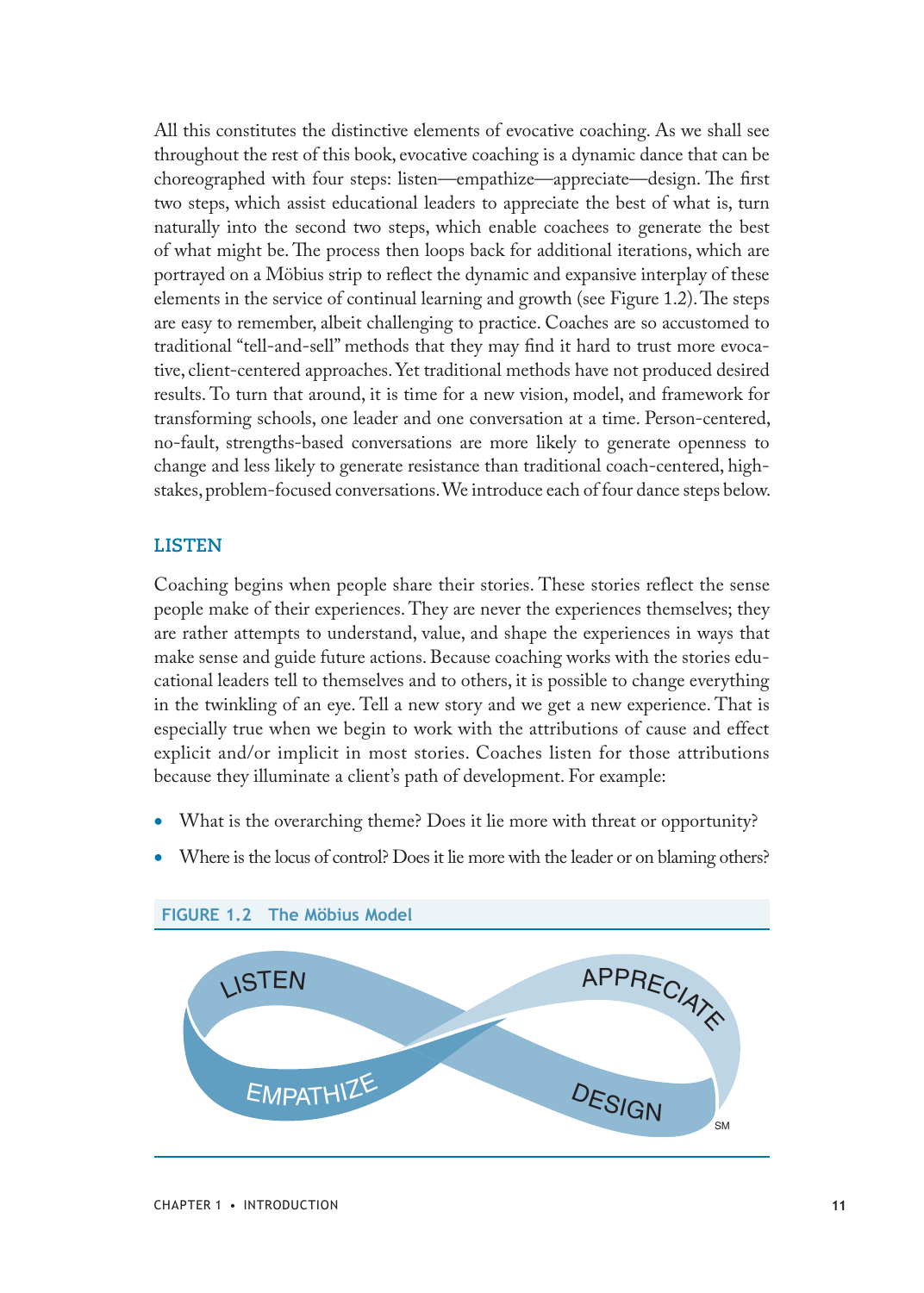- How is the problem defined? Does it frame others as enemies or allies?
- What is happening with energy? Is it diminishing or increasing?
- What is happening with values? Are they being honored or compromised?
- How is the objective defined? Does it lie more with metrics or morale?

There is a panoply of attributions we can listen for and find. The secret is to listen mindfully, without judgment or haste, and then to ask new questions that explore the way things might be. How else can the story be told? What might have happened if different decisions had been made? How does the experience advance understandings of and aspirations for professional praxis? Reframing stories in this way, and exploring client stories with curiosity, is what we call *imaginative story listening.* It is an attempt to flesh out the details and meanings of stories in the service of client learning, growth, and change. It may be tempting to rush through stories to get to strategies, but that often generates unhappy results. Quick fixes rarely work, and if they work they rarely stick. Unappreciated stories tend to undermine behavioral change efforts. That's why evocative coaching starts with listening for stories.

*Storytelling needs to be in the tool kit of the design thinker—in the sense not of a tidy beginning, middle, and end but of an ongoing, open-ended narrative that engages people and encourages them to carry it forward and write their own conclusions.*

—Tim Brown (2009, p. 158)

### **EMPATHIZE**

Most of the time, the stories educational leaders tell include a mix of empirical observations and subjective evaluations, including attributions about what is going on, what works and doesn't work, who is to blame, and how things might improve. When things are going well, the story has a more upbeat, generative, and joyful energy. When things are not going well, the story has a more downbeat and discouraged energy. Either way, coachees need to feel understood, appreciated, and accepted in order to release their energy and channel it in creative directions. Until and unless this happens, not much will come from coaching. The tension of negative evaluations will likely escalate into a distracting din, making it harder for coachees to find a way forward. That is why empathy represents such a critical part of story listening. Empathy clears the palette, inviting new interpretations and ideas to emerge.

Authentic empathy is a respectful, no-fault understanding and appreciation of someone's experience. It is an orientation and practice that fosters radically new change possibilities by shifting the focus from particular strategies to universal needs.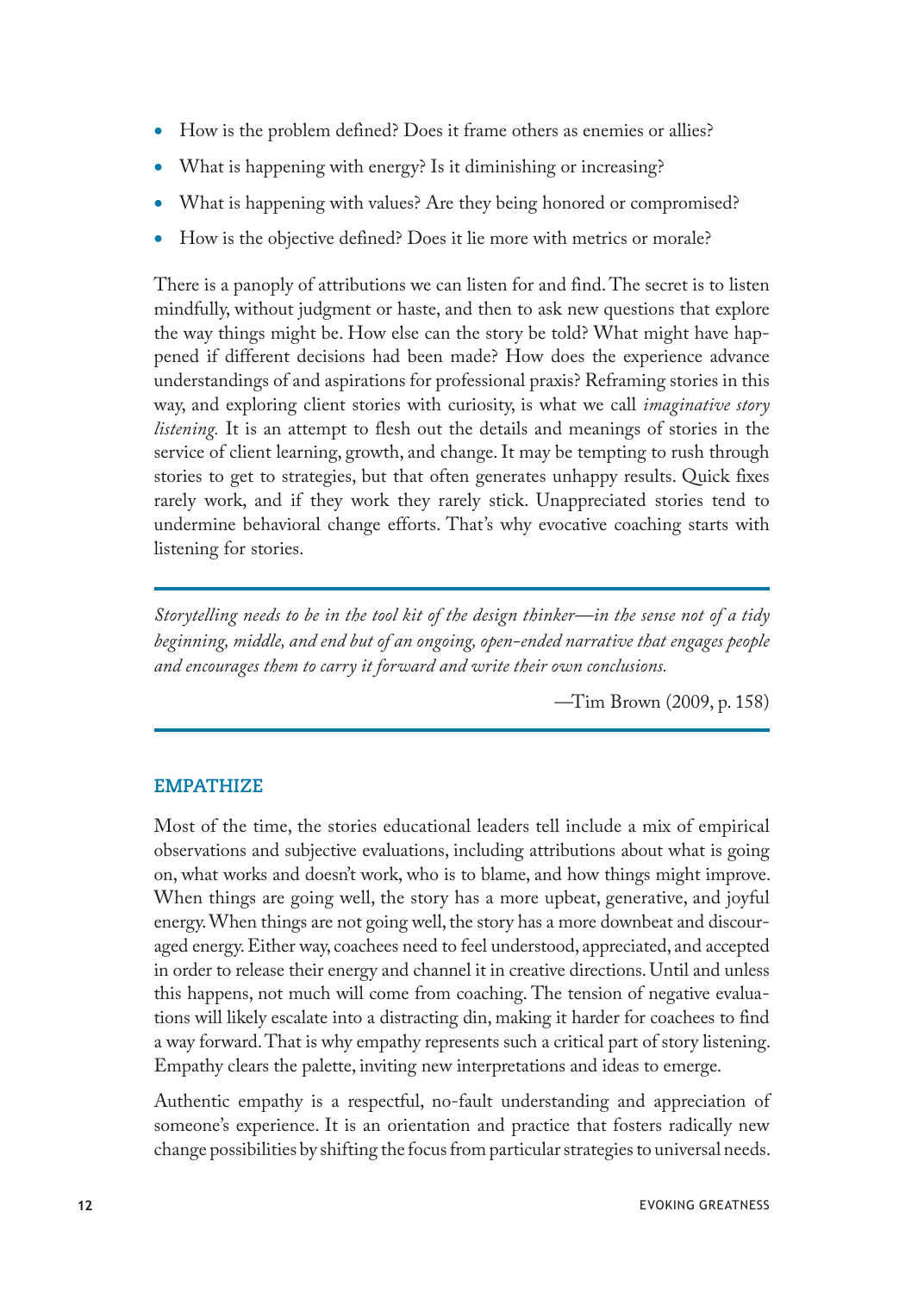People tell stories to make meaning of their experiences, attempting to describe and account for things that happen through their narratives. Often, however, we misattribute our feelings to particular strategies rather than to what is happening with the underlying needs. As a result, people get caught up in a self-defeating cycle of interpretations, judgments, criticisms, blame, and diagnoses (Rosenberg, 2003, pp. 52–54). This cycle is counterproductive to both the coaching dynamic and to performance improvement. Evocative coaches learn to work with the distinction between strategies and needs in order to facilitate the movement and flow of both the coaching conversation and the developmental progress of clients. To do that, coaches learn to make use of the Nonviolent Communication model developed by Rosenberg (2003) and others over the past 50 years. Upon hearing a story, coaches notice and reflect the client's feelings and needs in ways that release tension, facilitate calm, and expand awareness. Expressing empathy and connecting with clients on this level is the second step in the dynamic dance of evocative coaching.

### **APPRECIATE**

Once educational leaders have told their stories and explored the richness of those stories, and once they have received empathy for their feelings and needs, the flow of evocative coaching turns naturally to inquiry and design. Educational leaders come to understand themselves in new ways and become open to the consideration and observation of new possibilities. They eagerly want to notice what works and to learn how to make things work better. The first two steps of evocative coaching are designed to broker that eagerness. Once there, the next two steps are designed to translate that eagerness into action. That happens best when we inquire into a client's strengths, opportunities, aspirations, and resources rather than into their weaknesses, deficiencies, requirements, and avoidances.

Coaching does not become evocative as long as coaching conversations revolve around how educational leaders can fix their problems. This is not to say that coachees have no problems, but that it is easier to outgrow problems when leaders focus on strengths, opportunities, aspirations, and resources rather than on weaknesses, deficiencies, requirements, and avoidances. Both adult learning theories and positive psychology support this approach. Research indicates that appreciative, strengths-based inquiries are more effective and empowering than analytic, deficits-based ones (Fredrickson, 2009). Positive inquiries also represent a much more enjoyable way to learn and provide yet another way to reframe stories and engage in story listening. It is wonderfully reorienting and empowering to ask open-ended, strengths-based questions such as the following:

- What is working with your approach? What else is working? What else?
- What talents and abilities are serving you well? What else?
- What fills you with energy and hope? What else?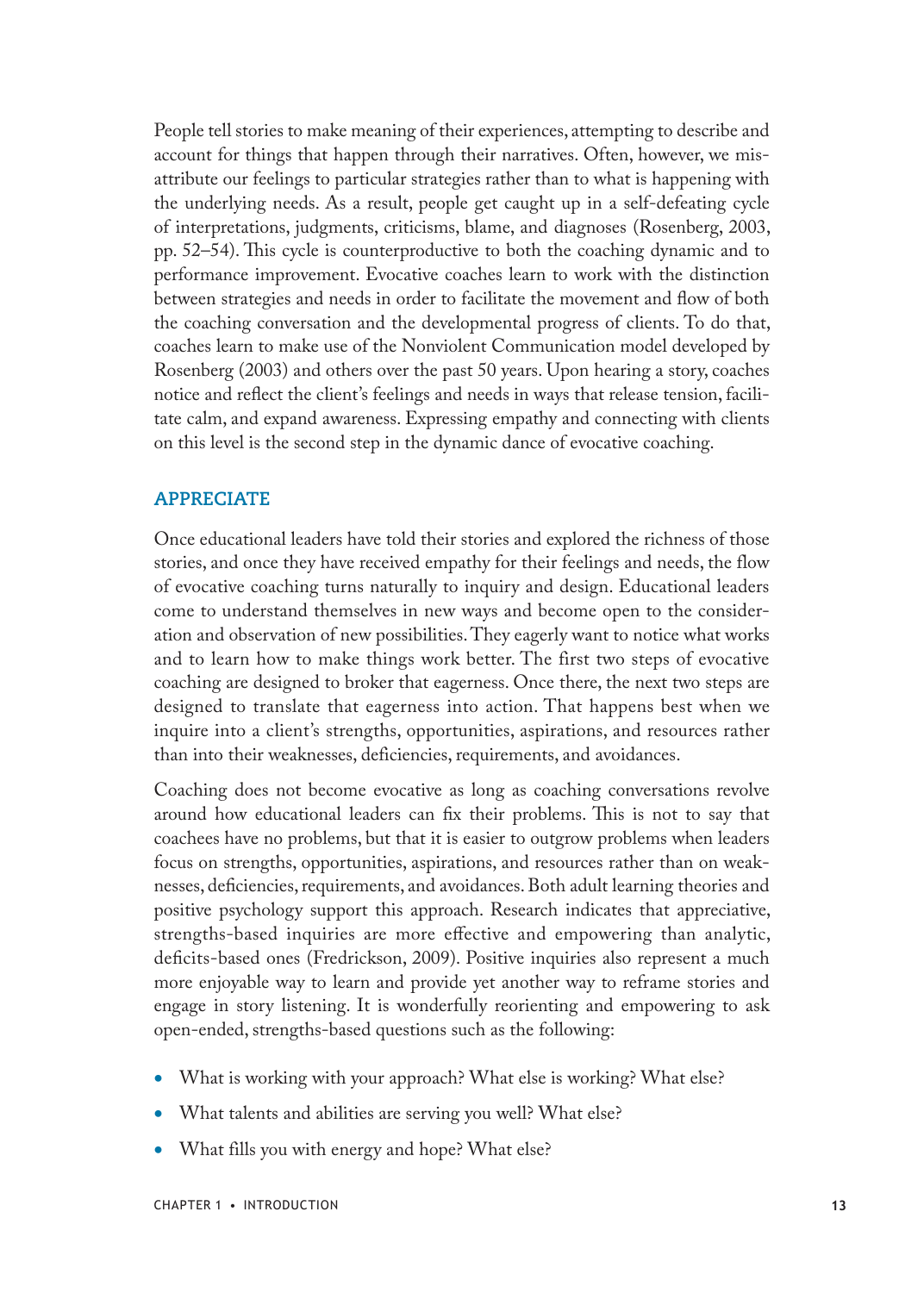- What enables you to do as well as you are doing? What else?
- What is the positive intent of your actions? What else?
- What would success look like? What else?

The more aware clients are of their problems, deficits, and limitations, the less likely they are to imagine and pursue new possibilities. The point of asking "What else?" on multiple occasions is to evoke other ways of telling the story. Strengthsbased questions remind coachees that stories of hardship, frustration, and failure do not represent the whole picture. Appreciative, strengths-based inquiries turn that around. They remind coachees they have what it takes to learn what they need to know. With the knowledge that in every situation something is always working, no matter how bleak or discouraging things may appear, coaches can be courageous in their inquiries as to high points worth celebrating. Such inquiries elevate the focus, self-efficacy, resourcefulness, and wherewithal of educational leaders.

Along with appreciating educational leaders' strengths and opportunities, evocative coaches also inquire into the aspirations coachees hold. Aspirations power change. Assisting educational leaders to visualize where they want to lead their school or district increases self-efficacy and motivation. Coachees become engaged with their visions, open to new possibilities, and eager to try new approaches. Such questions beckon clients forward. Asking educational leaders what and how they want to learn, rather than telling them what to do, enables them to discover and design that learning for themselves through observation and exploration.

#### **DESIGN**

When the stories educational leaders tell are received and reframed through listening, expressing empathy, and appreciative inquiry, ideas bubble up and coachees become inspired to design ways to turn their aspirations into actions and their opportunities into realities. Little to no instruction or incentives are required to get this going. Instead, once educational leaders become detached from both the fear of failure and the illusion as to how bad and impossible things are, they become fearless in the self-directed pursuit of that which will enable them to learn and grow. We forward the action by designing learning experiments to test the hypotheses that leaders hold about themselves and their organizations. In this way, they attend to both the process and impact of their actions. By assisting clients to become confident and optimistic about their ability to conduct learning experiments, coaches become catalysts for growth and change. The old adage, "Where there is a will there is a way," can be flipped to reveal an important insight into the power of self-efficacy: "Where there is a way there is a will." As clients see a way forward for improving their skills and performance in their schools and districts, motivation and movement naturally follow.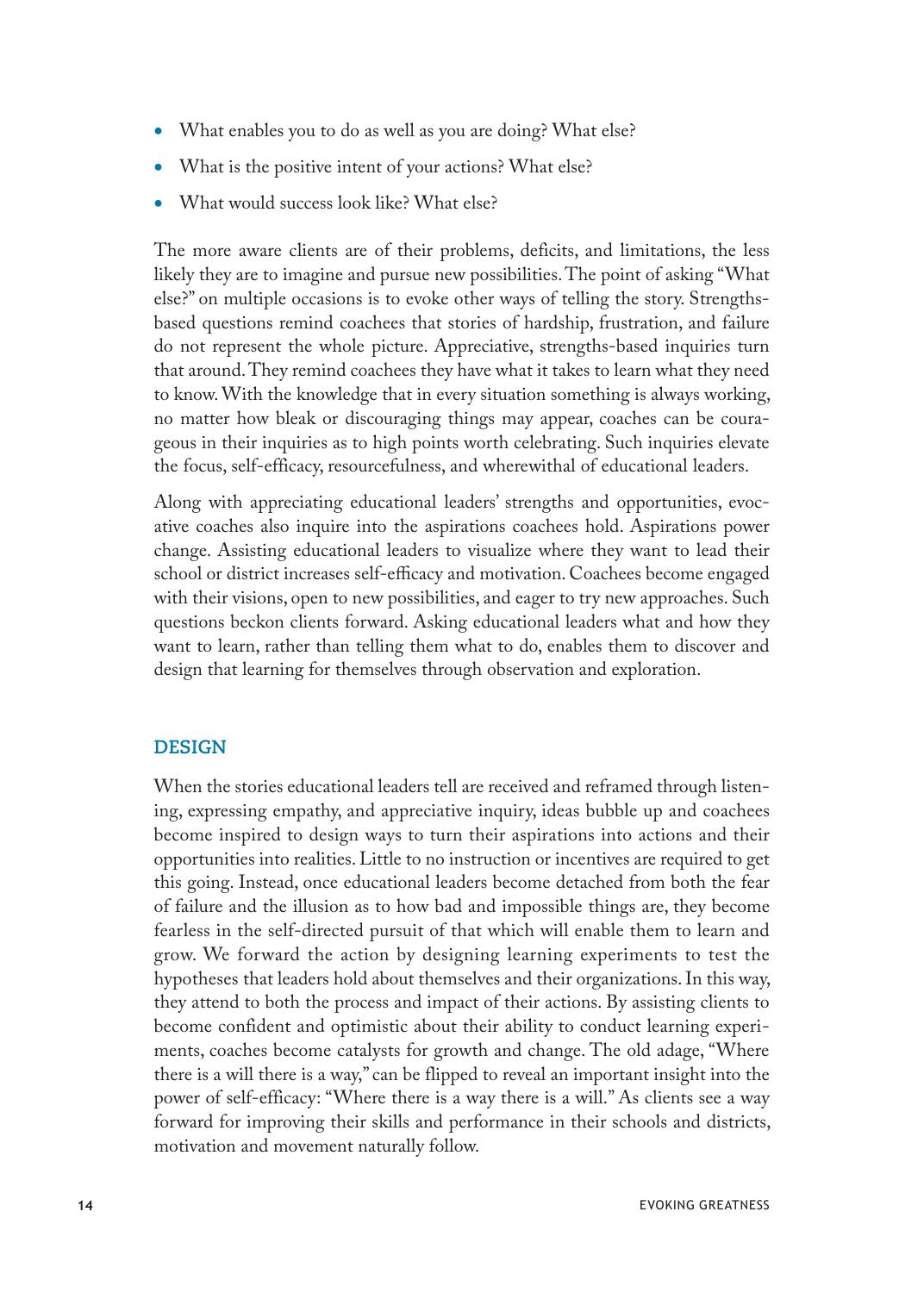Brainstorming is an essential part of design thinking. This process involves generating many new ideas as to how to do things better without regard to their desirability, feasibility, or value. Sharing in the process of generating new ideas—taking turns with the coachee as one idea morphs into another—can open up the process even further. Some central questions to brainstorm around are "What could I pay attention to that would improve my performance in this situation?" "How could I build on what's worked in the past in some new ways?" and "What untapped resources do we have available that might help in this situation?" Such questions foster learning that is both self-directed and enjoyable. By getting educational leaders to identify what's important, coaches nudge them to make new choices and to try new behaviors with a minimum of resistance. The nonjudgmental generation and exploration of possibilities can quiet negative self-talk and free up creative energy. Evocative coaches assist educational leaders to review the options generated through brainstorming, choose the most interesting and doable ones, and field-test their ideas through learning experiments that are challenging, yet not overwhelming. We can play with different possibilities, pick the ones that appear intrinsically interesting and valuable, design experiments, and align resources to make those experiments more fruitful.

The key in the design phase is for coaches to avoid bringing out judgmental frames as to how things are to be done "right" or even "better." We are not the experts telling educational leaders what to do. We are the cocreators with coachees of experimental designs that may or may not work out as expected. Either outcome represents success as long as the experiments are conducted, data are collected, learning is captured, and results are incorporated into future experiments. Skill and performance improvements are continuous, iterative, personalized, and evolutionary. What works for one person, in one place, at one time, may not work for another. Coaches and clients, therefore, design experiments that coachees find interesting, doable, and relevant to the challenges they face.

In her new role as director of special education, Maureen was having difficulty with a behaviorist who could be very assertive in department and IEP meetings. She was finding herself being reactive to his input and felt like she was being thrown off her goal to facilitate open communication. So we designed an experiment in which she tried giving him greater input outside of the meetings. She would e-mail him and ask for agenda items before the meetings and talk to him about his perspective on issues that would be coming up. She found that the meetings ran much more smoothly, with broader participation by others. When another issue came up later in the year, she asked me, "Can we do another experiment?"

—Linda, Leadership Coach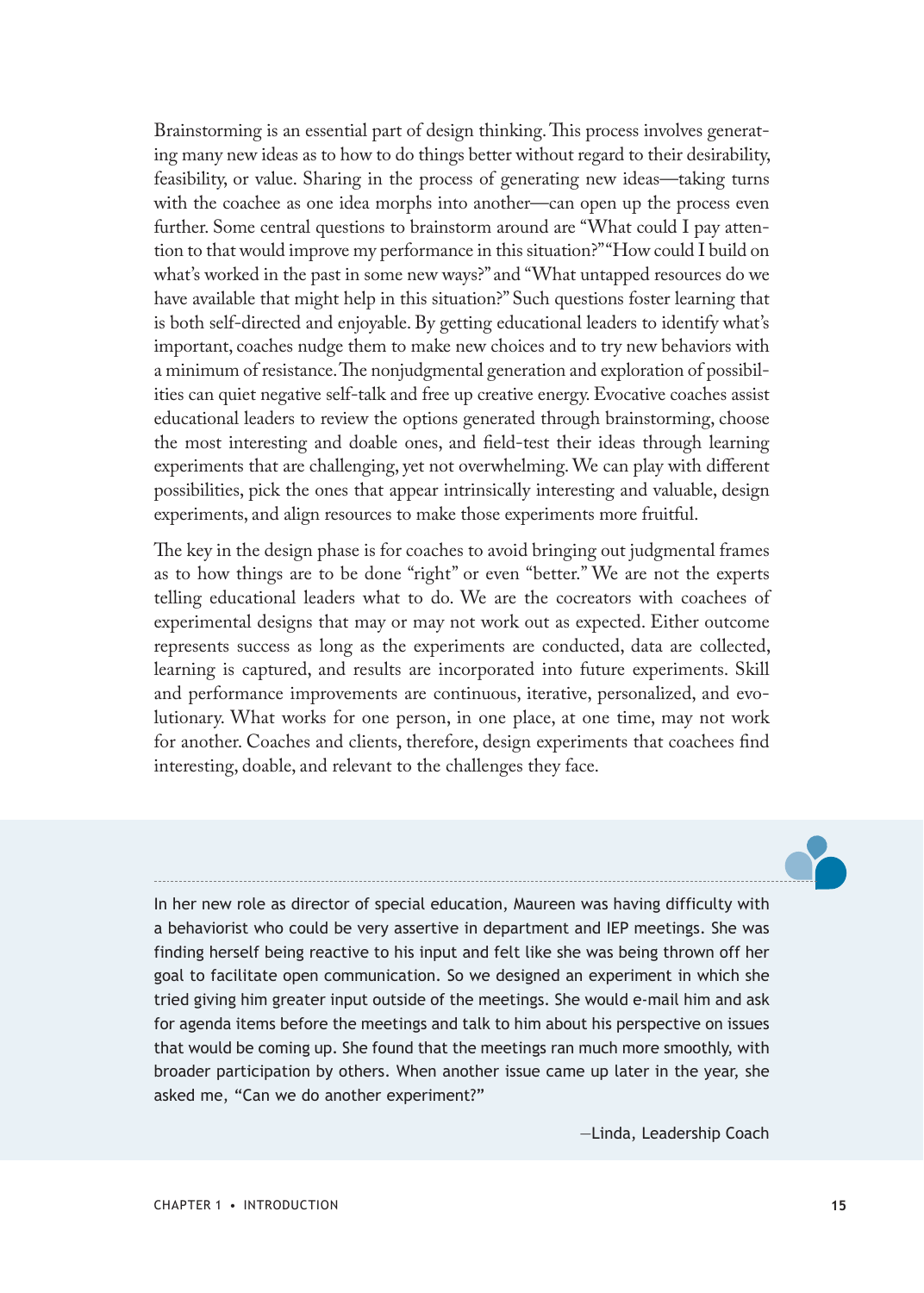### **Why Evocative Coaching Works**

Evocative coaching works because it applies the principles of adult learning theory and positive psychology. It not only supports self-directed learning, it also draws upon the increasing evidence of the impact of positive relationships, images, energy, and emotions in fostering positive actions (Cooperrider, 2000; Fredrickson, 2009). By respecting the underlying interests and abilities of educational leaders, empathizing with them, appreciating their experiences, and building on their strengths, evocative coaching enables people to achieve better results than they would on their own or with the use of more traditional methods.

As children most of us were taught through a combination of two processes: instruction and incentives. Parents and teachers told us what to do and how to do it correctly. They may have also offered incentives, such as rewards, compliments, punishments, and reprimands to get us to do the work and master the domain. Although it is not uncommon to use these same processes with adults, especially when it comes to training and knowledge transfer, educational and psychological research documents the limitations of this approach. Adults seek to figure things out for themselves, for their own reasons, in their own way, on their own schedule, and with their own resources. For coaching with adults to be effective, it needs to take these and other adult-specific factors into consideration. Timothy Gallwey (2000), an early leader in the modern coaching movement, called for a limit to the use of instruction and incentives in coaching due to their oftentimes debilitating impact on the internal dynamics that optimize skill development and performance improvement. Ironically, he noted, the more important the stakes (i.e., external requirements and reinforcements), the more instruction distracts people from their own natural learning style. Gallwey's insights build upon a century of research and practice in adult education and learning theory (Knowles, Holton, & Swanson, 2005), from which the following characteristics of adult learners have come into focus:

- Adults are autonomous and self-directed.
- Adult learning builds on a wide variety of previous experiences, knowledge, mental models, self-direction, interests, resources, and competencies.
- Adults want to know the relevance of the content to be learned to their goals and roles before they will invest the attention and effort needed for new learning.
- Adults are focused on solutions. Instead of being interested in knowledge for its own sake, adult learning seeks immediate application and problem solving.
- Adult learning needs to be facilitated rather than directed. Adults want to be treated as equals and shown respect both for what they know and how they prefer to learn.
- Adults need specific, behavioral feedback that is free of evaluative or judgmental opinions.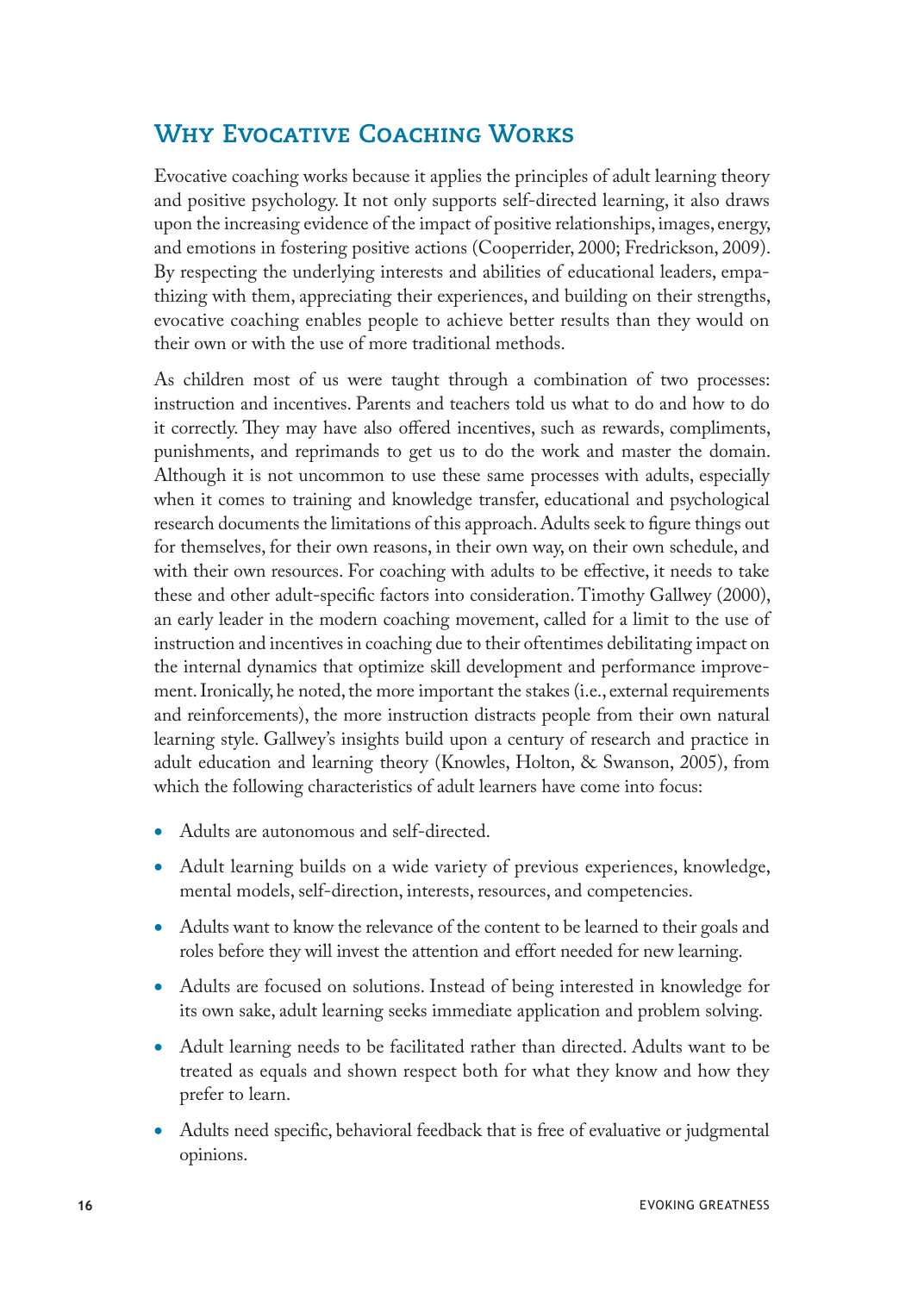These characteristics of adult learners explain why instructions and incentives often interfere with performance. Although it is tempting to tell people how to do things better, this can undermine motivation, provoke resistance, usurp responsibility, rupture relationships, discourage risk-taking, limit imagination, and restrict results. Such methods may "work" in the short run, if "work" is understood as compliance, but they seldom work in the long run, if "work" is understood as mastery. Instruction may undermine autonomy and self-direction. It builds more on the instructor's experience than the client's. Incentives set up a dynamic of enforcement rather than support. In short, the use of instructions and incentives violates much of what has been learned about how adults learn.

*People don't resist change; they resist being changed.*

—Irving Borwick (1969, p. 20)

While educators were studying and developing adult learning theories, psychologists were seeking to understand and improve the dynamics of growth-fostering relationships. The traditions that evocative coaching rests most directly on include humanistic psychology, positive psychology, and social-cognitive theory. Drawing upon these traditions, the following recognitions undergird evocative coaching:

- People are inherently creative and capable.
- The human brain is hardwired to enjoy novelty and growth, which explains the inherent joy of learning.
- Learning takes place when people actively take responsibility for constructing meaning from their experience, either confirming or changing what they already know.
- The meanings people construct determine the actions they take.
- Every person is unique, and yet all people have the same universal needs.
- Empathy, mutuality, and connection make people more cooperative and open people up to change.
- The more people know about their values, strengths, resources, and abilities, the stronger their motivation and the more effective their changes will be.

These recognitions explain why evocative coaching represents such a promising model for generating performance improvements in educational leaders. By assisting coachees to explore their experience with empathy and inquiry, evocative coaching produces freedom, increases positivity, stimulates curiosity, elevates self-efficacy, and leverages latent competencies in the service of desired outcomes. Such coaching does not try to change clients or to persuade them to do things the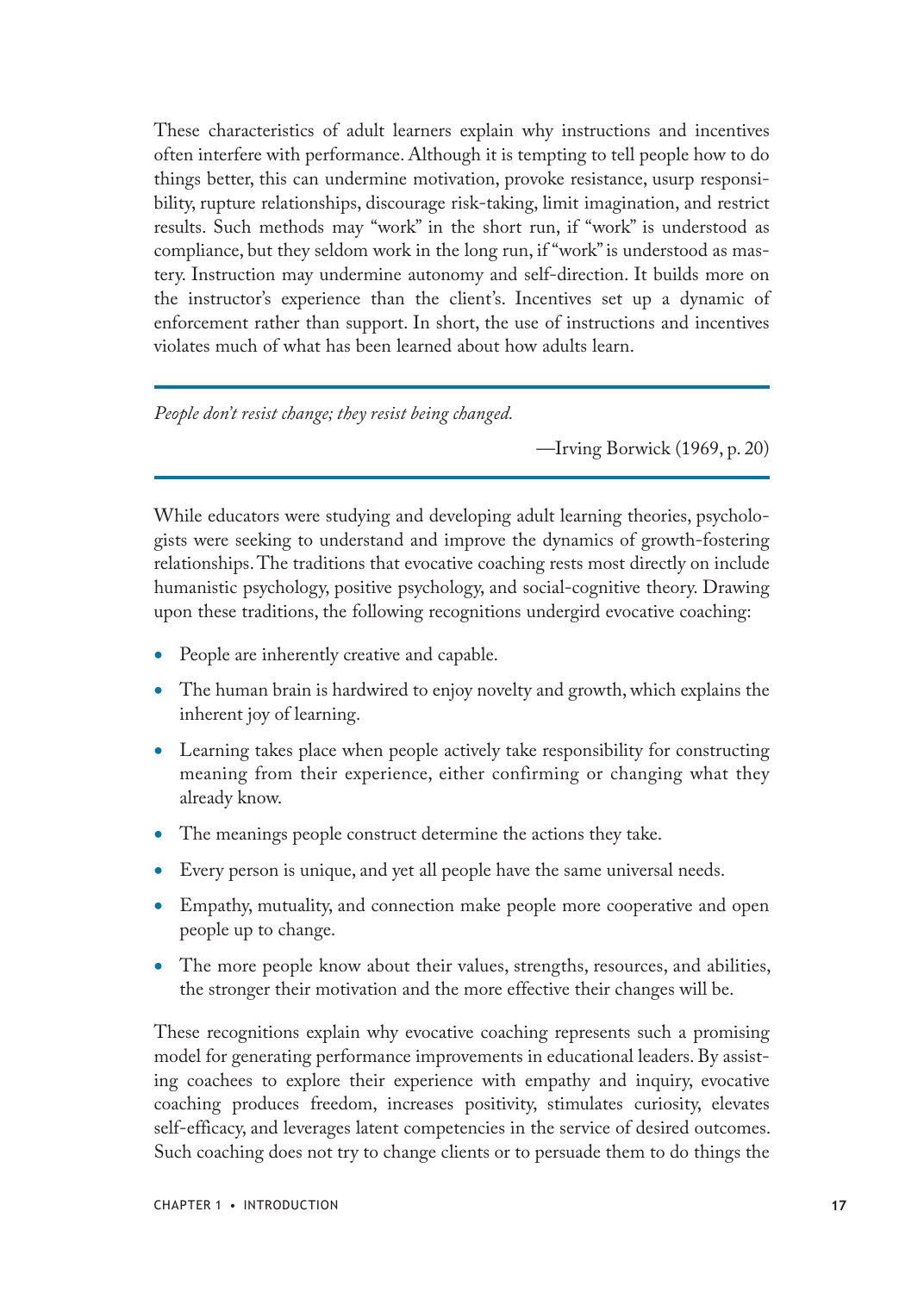"right" way. Rather, evocative coaches dance with educational leaders as they consider their options and invite them to become fully engaged in the process of discovering their own unique strategies for doing better.

*You cannot teach a person anything. You can only help him find it within himself.*

—Galileo

## **Key Points in This Chapter**

- 1. Coaching becomes evocative when it taps into the five animating concerns of coaching: consciousness, connection, competence, creativity, and contribution.
- 2. Coaching is one form of relationship-based professional development. RBPD can be arrayed along two continua—the ask-tell continuum and the problems-possibilities continuum—forming a four-quadrant model of analyzing, consulting, mentoring, and coaching.
- 3. Evocative coaching is to call forth motivation and movement in people, through conversation and a way of being, so they achieve desired outcomes and enhance their quality of life.
- 4. Person-centered, no-fault, strengths-based conversations are more likely to generate openness to change and less likely to generate resistance than traditional coach-centered, high-stakes, problem-focused conversations.
- 5. The flow of LEAD (**l**isten—**e**mpathize—**a**ppreciate—**d**esign) is understood as a dynamic dance between coach and coachee in which the coach attends to and is responsive to signals about the coachee's willingness and readiness for change.
- 6. Given its foundation in adult learning theory and positive psychology, and its demonstrated success when it comes to skills and performance improvement, evocative coaching holds great promise as it sets the stage for high-quality professional learning experiences.